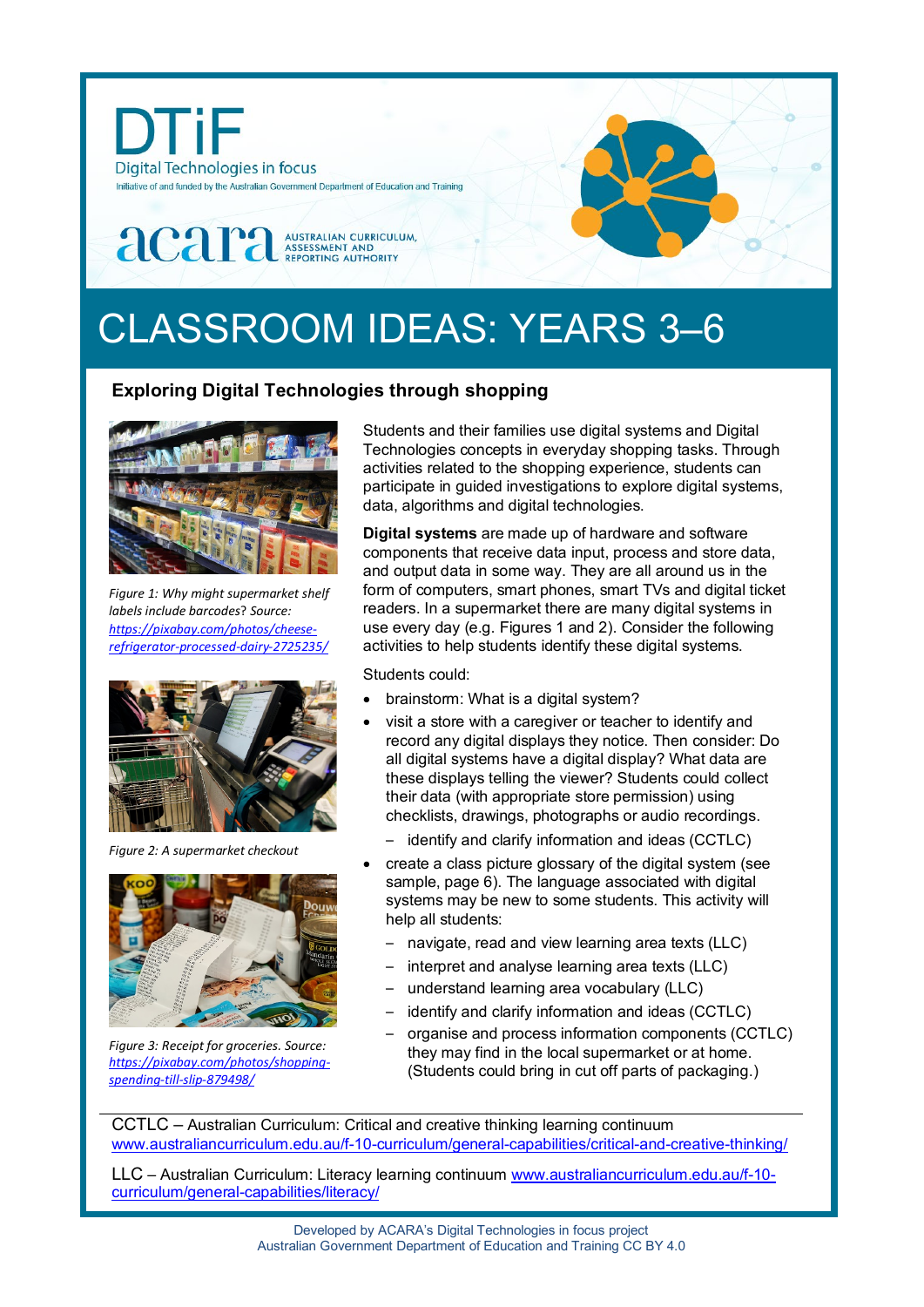- use a choice of medium (drawing, writing, modelling, audio) to demonstrate how they think a digital checkout (Figure 2) works
- find a receipt from when someone last did their groceries (Figure 3) and from the receipt identify what data the digital system has provided to the consumer
- complete a PMI chart on the impact store-based digital systems could have on peoples' lives. The collection of this information could be used as a linking activity to the next concept of 'data'. Students may also realise that what some shoppers see as a plus, others see as a minus. The PMI chart could include:
	- time spent in lines or waiting for sales assistants
	- comparing spending patterns
	- accessing extra information about products
	- not needing to carry money
	- ordering food on interactive windows (kiosk)
	- virtual showrooms
	- decrease in customer service/less interaction with people
	- predictive analytics
	- facial recognition to battle crime
	- in-store wi-fi
	- digital systems in store connecting with social media online, as seen in this example: <https://mashable.com/2012/05/08/hangers-update-facebook-likes/#FX4u4iMxvOqm>

**Data** is the information collected by digital technologies. Data may include characters (letters, numbers, symbols), images or sounds. These types of data can be stored and communicated by digital systems.

- **Data collection** students gather different types of data in different ways; for example, by observing, counting and measuring
- *Data representation* students start to notice patterns in the data, make predictions and explain how they can be represented in different ways; for example, five vs 5 vs IIIII vs  $\parallel\parallel\parallel$
- *Data interpretation* students answer simple questions by grouping, classifying and revealing patterns. During this time they often make predictions about what they are observing.

Students could:

- brainstorm: What is data? (For some students this could also be used as a classification activity.)
- investigate:
	- what data are collected in a retail setting. How are data stored in a retail setting?
	- why the shopkeeper might be interested in the data collected by the digital systems in their store. The data might include: retail data, supplier data, market data, shopper data.
	- who might be interested in the data collected by the digital systems in a store, and what data might they collect?
	- if different data are collected if the product is purchased online rather than from a store
	- what data can tell us about the way we and other people shop.
- investigate in what ways data collected through digital systems in stores could be represented. Provide students with samples of data collected by digital systems in stores and have them identify how these data may be used by different groups of people; for example, shoppers, retailers, customers, suppliers, advertisers.
- consider data interpretation: What do the data tell us?
- investigate what kind of data can be found on a shopping docket, and consider: How do these data help the shop? How do these data help us as consumers?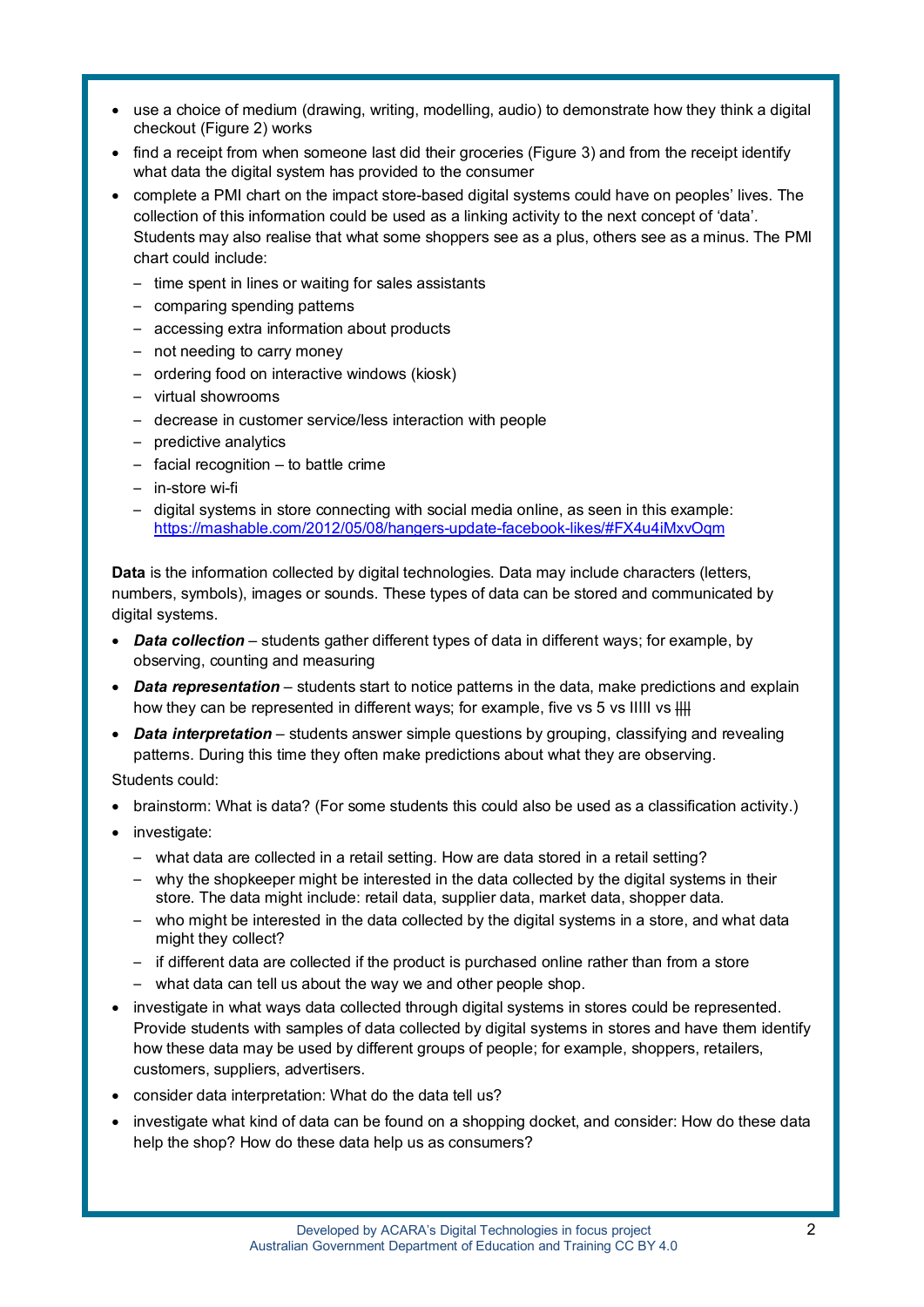**Suggested activity:** Give students a collection of dockets from a variety of stores and tell them that they are from a mystery shopper. Have the class try to profile the mystery shopper based on their shopping patterns. Consider including some receipts that may cause cognitive conflict; for example, a receipt for 12 Hot Wheels cars may indicate the purchaser is a child or an adult collector.

**Algorithms** are a key concept in Digital Technologies and fundamental in computational thinking. They help us follow, describe and represent a sequence of steps and decisions needed to solve simple problems. We can use algorithms to describe ordinary activities in everyday life. For example, we can consider a recipe as an algorithm for cooking a particular food.

Students could:

- brainstorm: What is an algorithm?
- identify what kind of algorithms they see when they shop
	- For example, recipes on the sides of products, instructions on in-store coffee
- describe an algorithm they follow when they shop. For example, do you have to follow certain steps at the self-service checkout or a scoop-and-weigh area?
- consider these questions:
	- Could the footstep stickers used on the floor in stores during COVID-19 be an algorithm?
	- 'When Mr Jones goes to the grocery store he follows the same path through the store every time.' Is this an algorithm? Why?
	- Why are algorithms useful when we shop?
- develop a flow chart with prompts to purchase bananas etc.
	- To support some learners this activity could be replaced by taking photographs of the steps involved in purchasing bananas and then used as a sequencing activity.

### **Suggested activities**

- Explore how digital systems work by role-playing information processes; for example, a customer buys some groceries and pays for them at the counter; for example, role-play transfer of data to a stock list or a bank or from a scanner to a register.
- Draw a diagram or flow chart to show how a digital retail system functions (see image, page 6).
	- To make this task more accessible, use manipulatives such as arrows to show data pathways and blocks to show different aspects of a digital system.
- Discuss how digital systems meet the needs of those who use them.
- Collect data, pose and respond to questions, develop design ideas and manipulate materials and equipment to evaluate the development of students' knowledge of retail processes/systems.

### **Assessment suggestions**

- Design their own supermarket and transform the classroom. Using boxes, packaging, devices and QR codes they could role-play using digital systems.
- Design an algorithm for a programmable device such as a Sphero. The device could be coded with specific instructions/tasks to navigate through a classroom version of supermarket aisles, collect items from a list and successfully complete shopping.
	- Changing situations/obstacles could be given to students to challenge them to redesign their algorithm. For example, moving around aisles avoiding fellow shoppers or spills. This is a good way to simulate a similar approach to debugging a computer program.
- Collect data on the space five products (multiple brands) take up on the store shelf.
- Generate a list of recommendations which could be sent to leading supermarket chains showing how digital systems could be used to support the independence of shoppers with disability.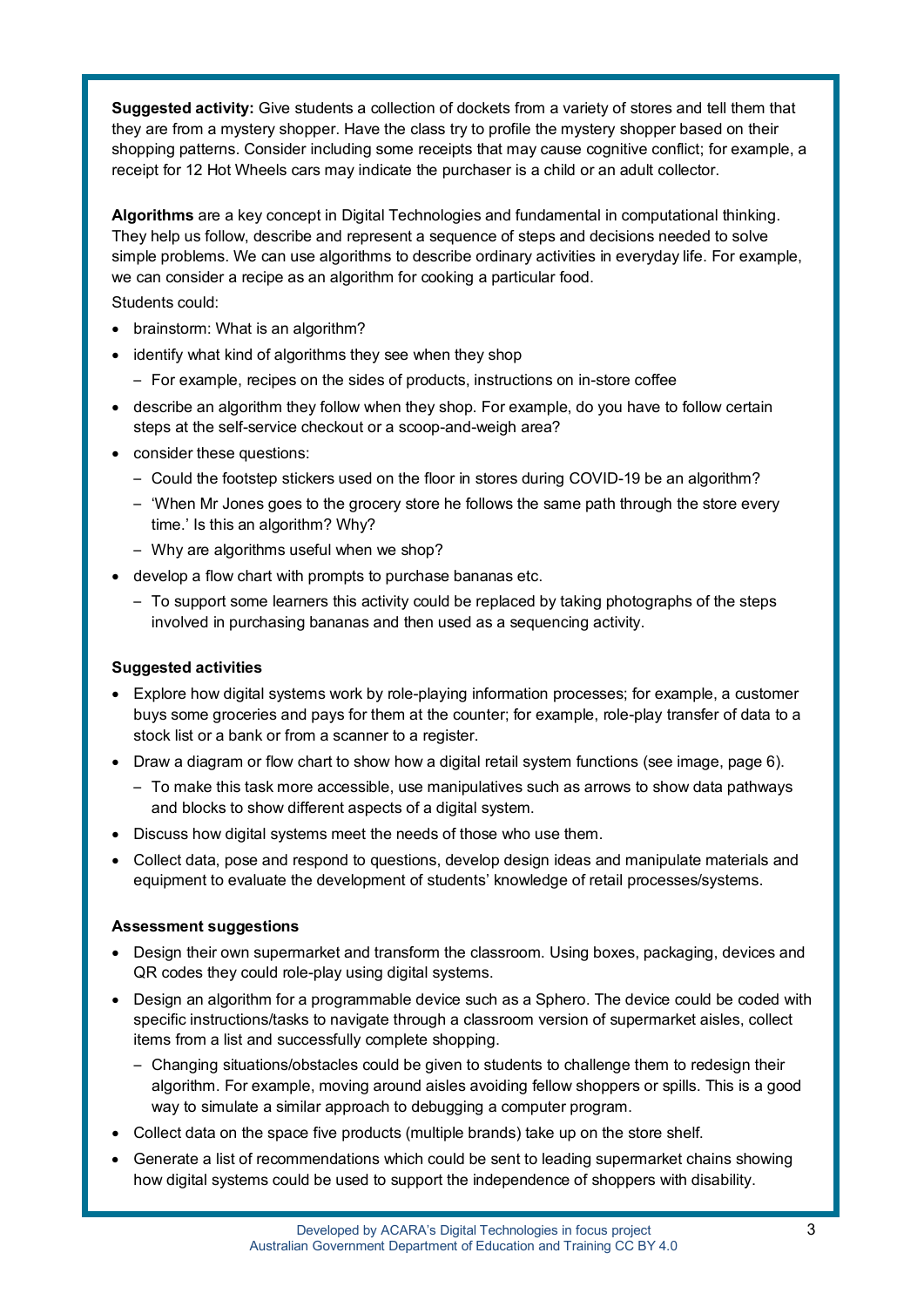# **Links to the Australian Curriculum**

Table 1: Links to the Australian Curriculum: Digital Technologies Years 3–4 (depending on the task)

| <b>Digital</b><br><b>Technologies</b><br><b>Achievement</b><br>standard | By the end of Year 4, students describe how a range of digital systems<br>(hardware and software) and their peripheral devices can be used for different<br>purposes. They explain how the same data sets can be represented in different<br>ways.<br>Students define simple problems, design and implement digital solutions using<br>algorithms that involve decision-making and user input. They explain how the<br>solutions meet their purposes. They collect and manipulate different data when<br>creating information and digital solutions. They safely use and manage<br>information systems for identified needs using agreed protocols and describe<br>how information systems are used. |                                |                                                                                                                        |  |
|-------------------------------------------------------------------------|------------------------------------------------------------------------------------------------------------------------------------------------------------------------------------------------------------------------------------------------------------------------------------------------------------------------------------------------------------------------------------------------------------------------------------------------------------------------------------------------------------------------------------------------------------------------------------------------------------------------------------------------------------------------------------------------------|--------------------------------|------------------------------------------------------------------------------------------------------------------------|--|
| <b>Strands</b>                                                          | Digital Technologies knowledge and understanding<br>Representation of data<br>Digital Technologies processes and production skills<br>Collecting, managing and analysing data<br>Creating designed solutions by:<br>investigating and defining<br>producing and implementing                                                                                                                                                                                                                                                                                                                                                                                                                         |                                |                                                                                                                        |  |
| <b>Content</b><br>descriptions                                          | Recognise different types of data and explore how the same data can be<br>represented in different ways (ACTDIK008)<br>Collect, access and present different types of data using simple software to<br>create information and solve problems (ACTDIP009)<br>Define simple problems, and describe and follow a sequence of steps and<br>decisions (algorithms) needed to solve them (ACTDIP010)<br>Implement simple digital solutions as visual programs with algorithms<br>involving branching (decisions) and user input (ACTDIP011)                                                                                                                                                                |                                |                                                                                                                        |  |
| <b>Key concepts</b>                                                     | digital systems<br>data representation<br>data collection<br>algorithms<br>implementation                                                                                                                                                                                                                                                                                                                                                                                                                                                                                                                                                                                                            | <b>Key ideas</b>               | Thinking in Technologies<br>• computational thinking<br>• systems thinking                                             |  |
| Cross-<br><b>curriculum</b><br><b>priorities</b>                        |                                                                                                                                                                                                                                                                                                                                                                                                                                                                                                                                                                                                                                                                                                      | <b>General</b><br>capabilities | Critical and creative thinking<br>Information and Communication<br>Technology (ICT) Capability<br>Literacy<br>Numeracy |  |

## **Useful links**

- Australian Curriculum: Digital Technologies F–10 <https://www.australiancurriculum.edu.au/f-10-curriculum/technologies/digital-technologies/>
- Digital Technologies in focus project (DTiF) resources to assist in the implementation of the Australian Curriculum: Digital Technologies [www.australiancurriculum.edu.au/resources/digital](http://www.australiancurriculum.edu.au/resources/digital-technologies-in-focus/resources/)[technologies-in-focus/resources/](http://www.australiancurriculum.edu.au/resources/digital-technologies-in-focus/resources/)
- Australian Computing Academy (ACA) Unpack the curriculum, Years 3–4 (digital systems, algorithms, data representation, data collection, implementation) <https://aca.edu.au/curriculum/>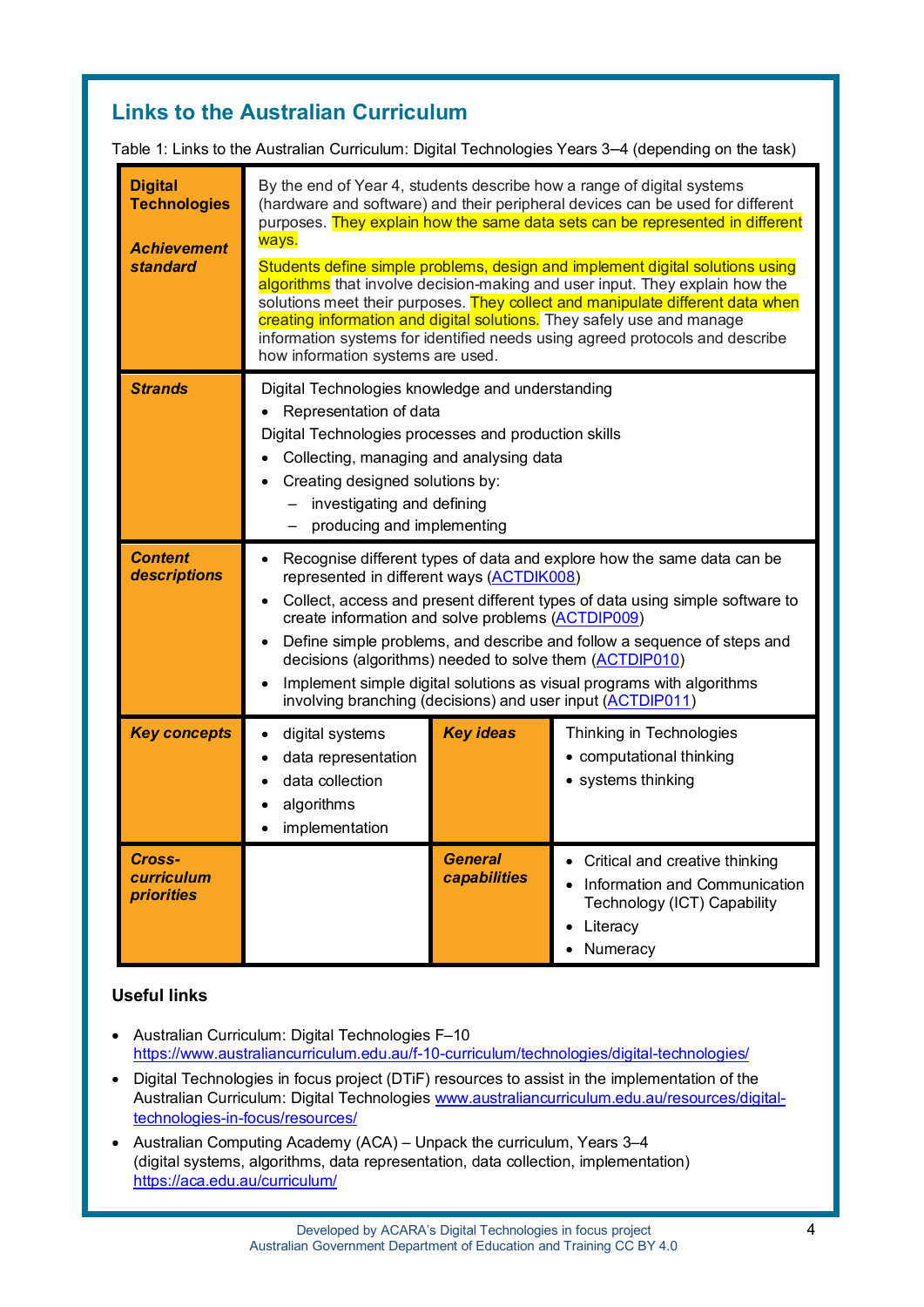| Table 2: Links to the Australian Curriculum: Digital Technologies Years 5–6    |                                                                                                                                                                                                                                                                                                                                                                                                                                                                                                                                                                                                                                                                                                                                                                                                                                                                                      |                                |                                                                                                                          |  |
|--------------------------------------------------------------------------------|--------------------------------------------------------------------------------------------------------------------------------------------------------------------------------------------------------------------------------------------------------------------------------------------------------------------------------------------------------------------------------------------------------------------------------------------------------------------------------------------------------------------------------------------------------------------------------------------------------------------------------------------------------------------------------------------------------------------------------------------------------------------------------------------------------------------------------------------------------------------------------------|--------------------------------|--------------------------------------------------------------------------------------------------------------------------|--|
| <b>Digital</b><br><b>Technologies</b><br><b>Achievement</b><br><b>standard</b> | By the end of Year 6, students explain the fundamentals of digital system<br>components (hardware, software and networks) and how digital systems are<br>connected to form networks. They explain how digital systems use whole<br>numbers as a basis for representing a variety of data types.<br>Students define problems in terms of data and functional requirements and design<br>solutions by developing algorithms to address the problems. They incorporate<br>decision-making, repetition and user interface design into their designs and<br>implement their digital solutions, including a visual program. They explain how<br>information systems and their solutions meet needs and consider sustainability.<br>Students manage the creation and communication of ideas and information in<br>collaborative digital projects using validated data and agreed protocols. |                                |                                                                                                                          |  |
| <b>Strands</b>                                                                 | Digital Technologies knowledge and understanding<br>Digital systems<br>Digital Technologies processes and production skills<br>Evaluating                                                                                                                                                                                                                                                                                                                                                                                                                                                                                                                                                                                                                                                                                                                                            |                                |                                                                                                                          |  |
| <b>Content</b><br>descriptions                                                 | Examine the main components of common digital systems and how they may<br>connect together to form networks to transmit data (ACTDIK014)<br>Explain how student solutions and existing information systems are<br>sustainable and meet current and future local community needs<br>(ACTDIP021)                                                                                                                                                                                                                                                                                                                                                                                                                                                                                                                                                                                       |                                |                                                                                                                          |  |
| <b>Key concepts</b>                                                            | abstraction<br>digital systems<br>algorithms<br>interactions                                                                                                                                                                                                                                                                                                                                                                                                                                                                                                                                                                                                                                                                                                                                                                                                                         | <b>Key ideas</b>               | Thinking in Technologies<br>• computational thinking<br>• systems thinking                                               |  |
| Cross-<br><b>curriculum</b><br><b>priorities</b>                               |                                                                                                                                                                                                                                                                                                                                                                                                                                                                                                                                                                                                                                                                                                                                                                                                                                                                                      | <b>General</b><br>capabilities | • Critical and creative thinking<br>Information and Communication<br>Technology (ICT) Capability<br>Literacy<br>Numeracy |  |

## **Useful links**

- Australian Curriculum: Digital Technologies F–10 [www.australiancurriculum.edu.au/f-10-curriculum/technologies/digital-technologies/](http://www.australiancurriculum.edu.au/f-10-curriculum/technologies/digital-technologies/)
- Digital Technologies in focus project (DTiF) resources to assist in the implementation of the Australian Curriculum: Digital Technologies [www.australiancurriculum.edu.au/resources/digital](http://www.australiancurriculum.edu.au/resources/digital-technologies-in-focus/resources/)[technologies-in-focus/resources/](http://www.australiancurriculum.edu.au/resources/digital-technologies-in-focus/resources/)
- Australian Computing Academy (ACA) Unpack the curriculum, Years 5–6 (digital systems, algorithms, data representation, data collection, implementation) <https://aca.edu.au/curriculum/>

**Disclaimer:** ACARA does not endorse any product or make any representations as to the quality of such products. This resource is indicative only. Any product that uses material published on the ACARA website should not be taken to be affiliated with ACARA or have the sponsorship or approval of ACARA. It is up to each person to make their own assessment of the product, taking into account matters including, but not limited to, the degree to which the materials align with the content descriptions and achievement standards of the Australian Curriculum. The Creative Commons licence below does not apply to any trademark-protected material.

*All images in this resource used with permission or under Creative Commons (CC) licensing.*